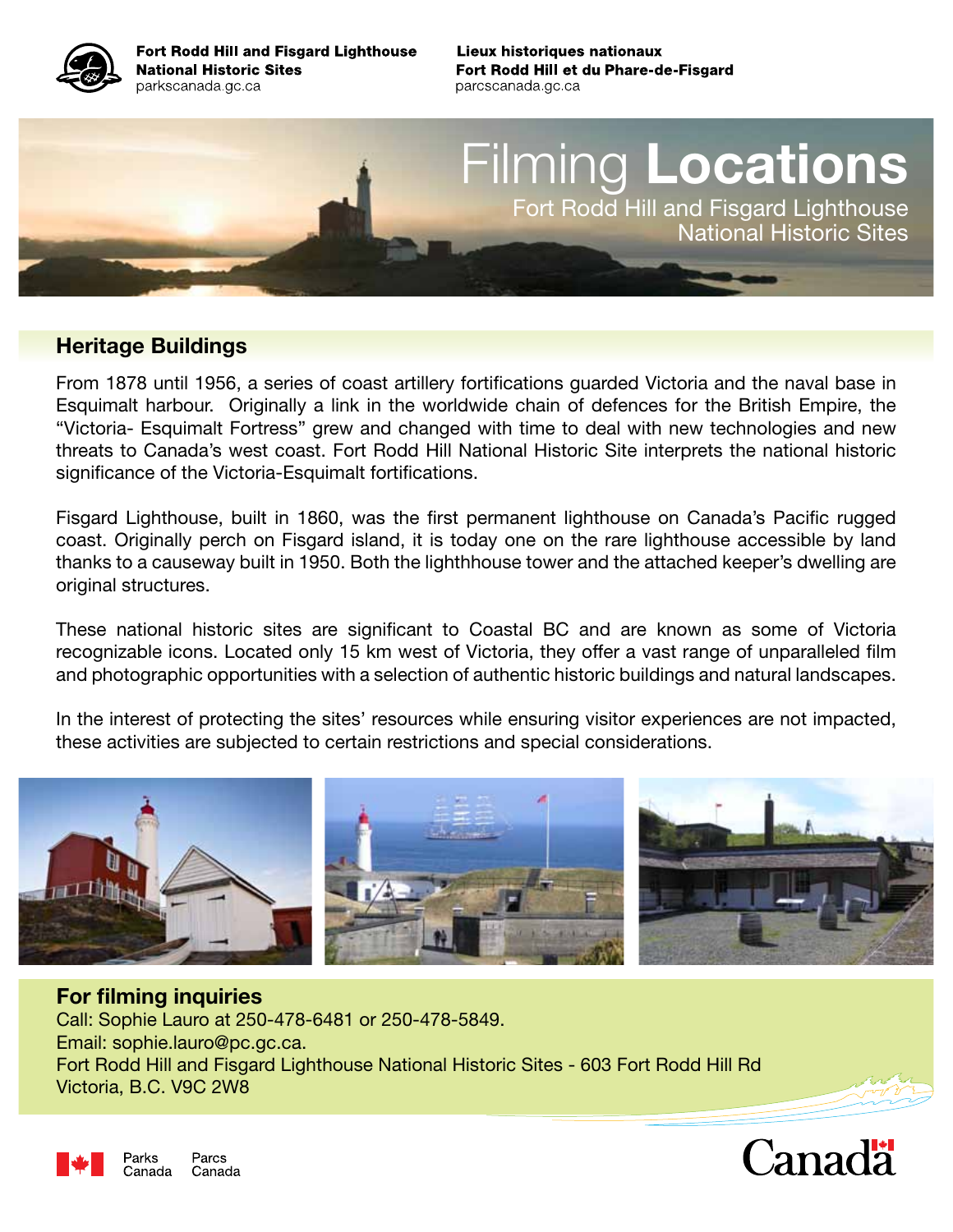

To film or photograph at Fort Rodd Hill and Fisgard Lighthouse National Historic Sites, an application must be submitted to Parks Canada three weeks prior to activities. If approved, a Film/Photography Permit will be issued which outlines conditions and supplementary requirements associated with the production. The following information will assist in the preparation of a film/photography application.

# Through the application process, Parks Canada can provide you with:

- Details on park regulations, conditions and requirements. All film/photography activities must comply with National Park Regulations, policies and conditions.
- Consultation and advice on film/photography opportunities and locations. Locations must be determined prior to a permit be issued.
- Liaison with other National Parks or National Historic Sites. One application and Film/Photography Permit can cover multiple national parks and national historic sites.
- Assistance with interviews with park staff and specialists. Interviews may be available depending an scope of project and availability of staff.

# Step 1 - Setting the Stage Is your film/photography activity appropriate in a National Park and/or a National Historic Site?

#### What works well...

- Simplicity: Small productions involving minimal equipment and crew size.
- Little impact on the environment and the visitors.
- Productions requiring minimal shooting time and assistance.
- Hiring the services of local location managers and scouts.
- Educational productions contributing to park objectives, messages and themes.
- Productions requesting off-season and/or weekday shooting dates. Weekend shoots at highly visited areas will be discouraged.
- Flexibility: Productions requiring images of the natural landscape.

#### What won't work...

- Using equipment, chemicals, or engaging in any activity that may damage the environment.
- Accessing trails with any motorized vehicle.
- Landing of aircraft or low-level flying.
- Constructing and employing large sets.
- Disrupting, harassing, or manipulating wildlife and/or using trained wildlife.
- Portraying activities that are illegal, damaging to Parks Canada's image or conflict with Parks Canada's messages.
- Exclusive use of an area, limiting public access or disrupting public enjoyment.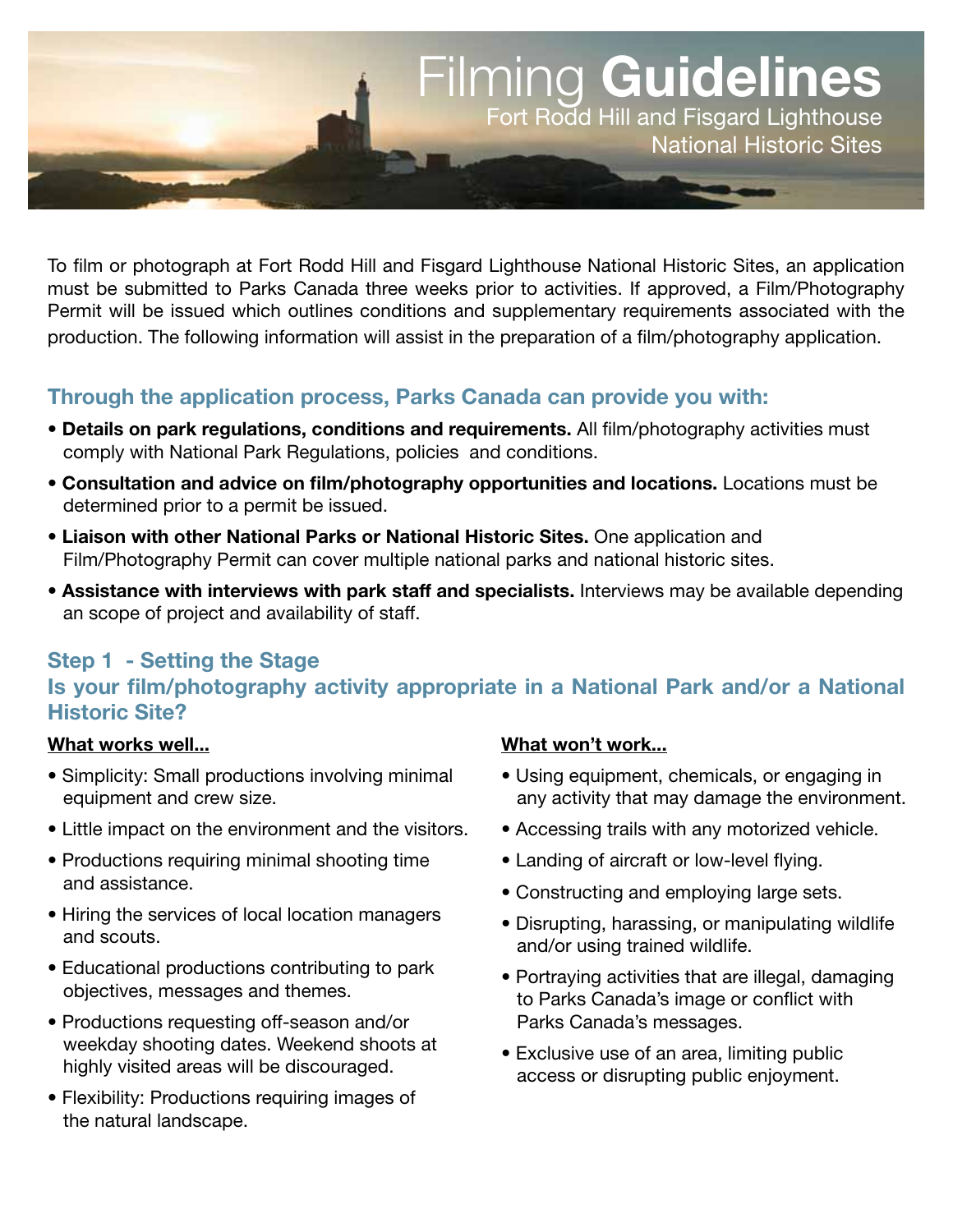

# Step 2 - Getting Ready to Roll Will your application meet the following conditions and requirements?

#### **Conditions**

- Acceptance of an indemnification clause and full responsibility for any incidents, and or cost of clean-up or site rehabilitation.
- Compliance with National Park Regulations.
- Maintenance and clean-up of the site including provision of cigarette receptacles, garbage and human waste disposal.
- Respectful and professional contact with the visiting public.
- Inclusion of a statement on the daily call sheet indicating respect for the national park or national historic site.
- Provide additional insurance naming "Her Majesty the Queen in right of Canada as represented by Parks Canada Agency".

#### Possible Supplementary Requirements

- A pre-production site visit with a representative from the production company.
- Cooperation with the Parks Canada on-site supervisor for large or complex productions.
- Supply the park with a complimentary copy of the completed project for internal educational purposes.
- Provide Parks Canada with factual review of the final product when the park has participated in the project.
- Provide an on screen credit to Parks Canada and the specific name of the park or site.
- Provide a security deposit to ensure site restoration and clean up.
- Depending on activities, additional permits under the National Park Regulations may be required. (ie: environmental assessment).

#### Step 3 - Juggling the Paper Work The Application Process

- An application must be submitted to Parks Canada a minimum of 10 days prior to intended film/photography activities.
- The application will be assessed against the following; potential impacts on the park's resources, contribution to park objectives, themes and messages, required level of assistance, consistency with National Park Regulations and level of disturbance to other park users.
- If the application is approved, a Film/Photography Permit will be issued which must be carried while conducting activities in the national park.
- The permit becomes valid once signed by the producer and Parks Canada, fees are paid in full, and supplementary requirements and conditions are agreed to.
- Parks Canada reserves the right to refuse any application that is not in the best interest of the Agency or revoke permission without notice if terms and conditions of the permit are violated.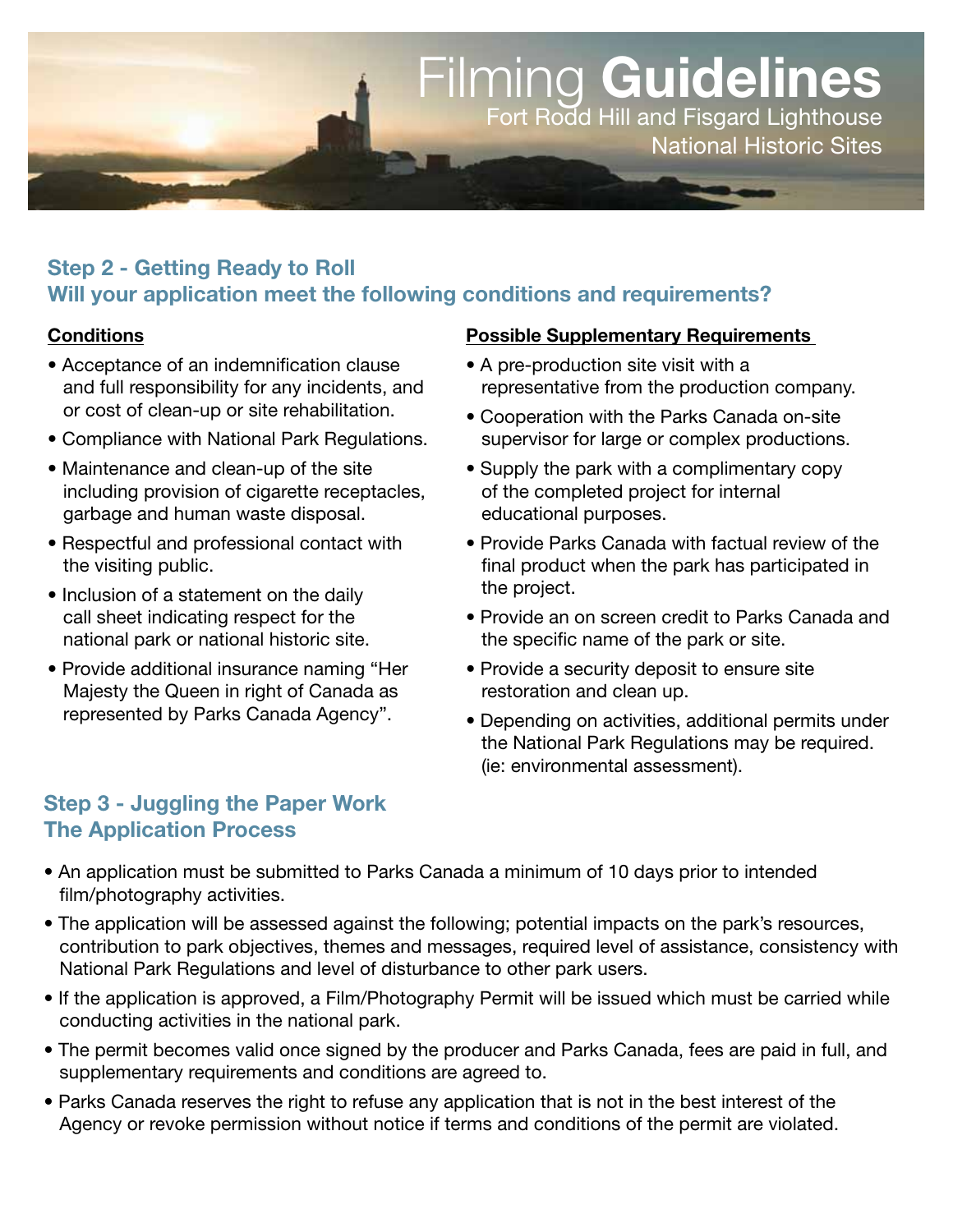

# Step 4 – Time to Shoot Applying Fees and Payment

- Fees are applied to productions according to the Parks Canada fee structure.
- Additional surveillance requirements and/or overtime costs will be charged to the production and are in excess of the fees indicated below.
- Discounts are available depending on content and client.
- GST is included in the fees below.
- Payments can be made by quoting a Visa, MasterCard or American Express number or by a cheque or money order payable to Receiver General of Canada.
- Payments must be received prior to film/photography activities commencing in the National Parks or National Historic Sites.

# Fee Schedule

| <b>Production Crew Size</b> | <b>Application Fee</b> | Location Fee (per day) |
|-----------------------------|------------------------|------------------------|
| $1 - 6$                     | \$174.20               | \$490.60               |
| $7 - 15$                    | \$368.00               | \$981.30               |
| $16 - 30$                   | \$735.00               | \$1471.90              |
| $31 - 99$                   | \$2453.20              | \$1962.60              |
| $100 +$                     | \$2943.90              | \$2453.20              |

Note: Cost of staff time, where film project extents beyond the regular hours of operation, will be in addition to the fee schedule listed above.